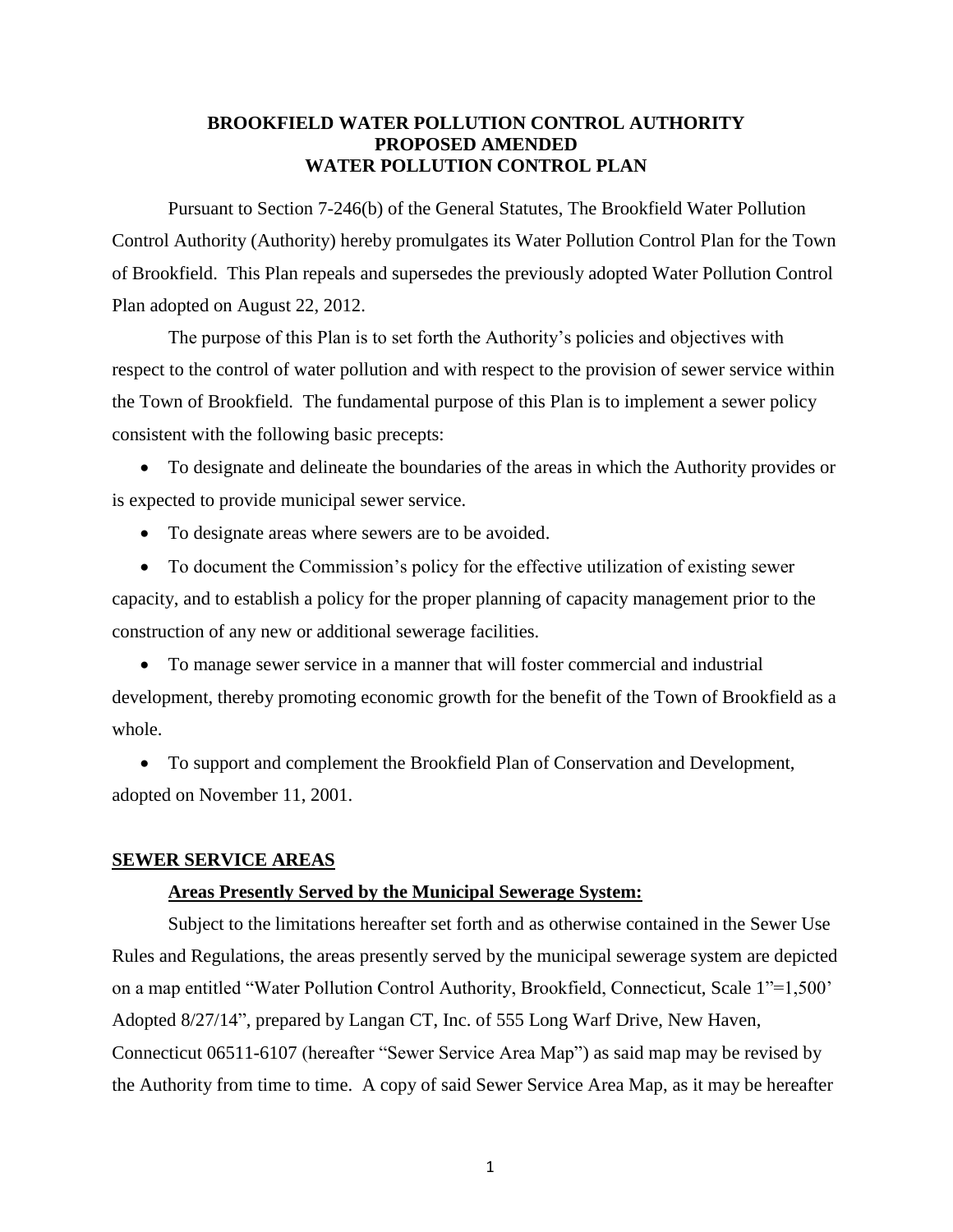amended, is incorporated herein by reference. These areas include the following historically defined sewer areas:

#### **(a) Southwest and Federal Road Sewer Areas:**

The Southwest and Federal Road Sewer Areas comprise those properties serviced by existing sanitary sewers within the Federal Road corridor, and includes the area of Grays Bridge Road, Old New Milford Road, Greenknoll Drive, Junction Road (Route 133), Commerce Drive and Laurel Hill Road, Delmar Drive, Sandy Lane and Old Grays Bridge Road in which municipal sewers presently exist. The Southwest Area is generally defined as the area located southerly of the intersection of Federal Road and Junction Road (Route 133). The Federal Road Sewer Area is generally defined as the area located north of the intersection of Federal Road and Junction Road (Route 133) to the New Milford town line. The Southwest and Federal Road Sewer Areas consist of properties presently connected to the sewer system, properties for which a benefit assessment has been levied or is expected to be levied and properties for which a reservation of sewer capacity has been formally established.

#### **(b) Center School Sewer Extension Area:**

The Center School Sewer Extension Area comprises those properties presently served by and connected to the existing Center School Sewer Extension along Silvermine and Pocono Roads, including Center School.

#### **(c) White Turkey / Candlewood Lake Road Sewer Area:**

The White Turkey / Candlewood Lake Road Sewer Area comprises those properties presently served by and connected to the existing sanitary sewer extending from Federal Road to the Huckleberry Hill School.

#### **(d) West Whisconier Hill Road (Three Condominium) Sewer Area:**

The West Whisconier Hill Road **(**Three Condominium) Sewer Area comprises those properties presently served and connected and those properties presently assessed within the following condominium projects: Stony Hill Village Condominiums, Whisconier Village Condominiums and Cedar Brook Condominiums. The sewer district also serves properties presently assessed within a limited area zoned for industrial use along Vale Road (including 101, 101 A and 111 Park Ridge Road, (all formerly 20 Vale Road), Sand Cut Road and Gray's Bridge Road and the Whisconier School. No property other than the specified condominiums, the Whisconier School and the industrial properties for which a benefit assessment is levied may connect to this sewer extension.

2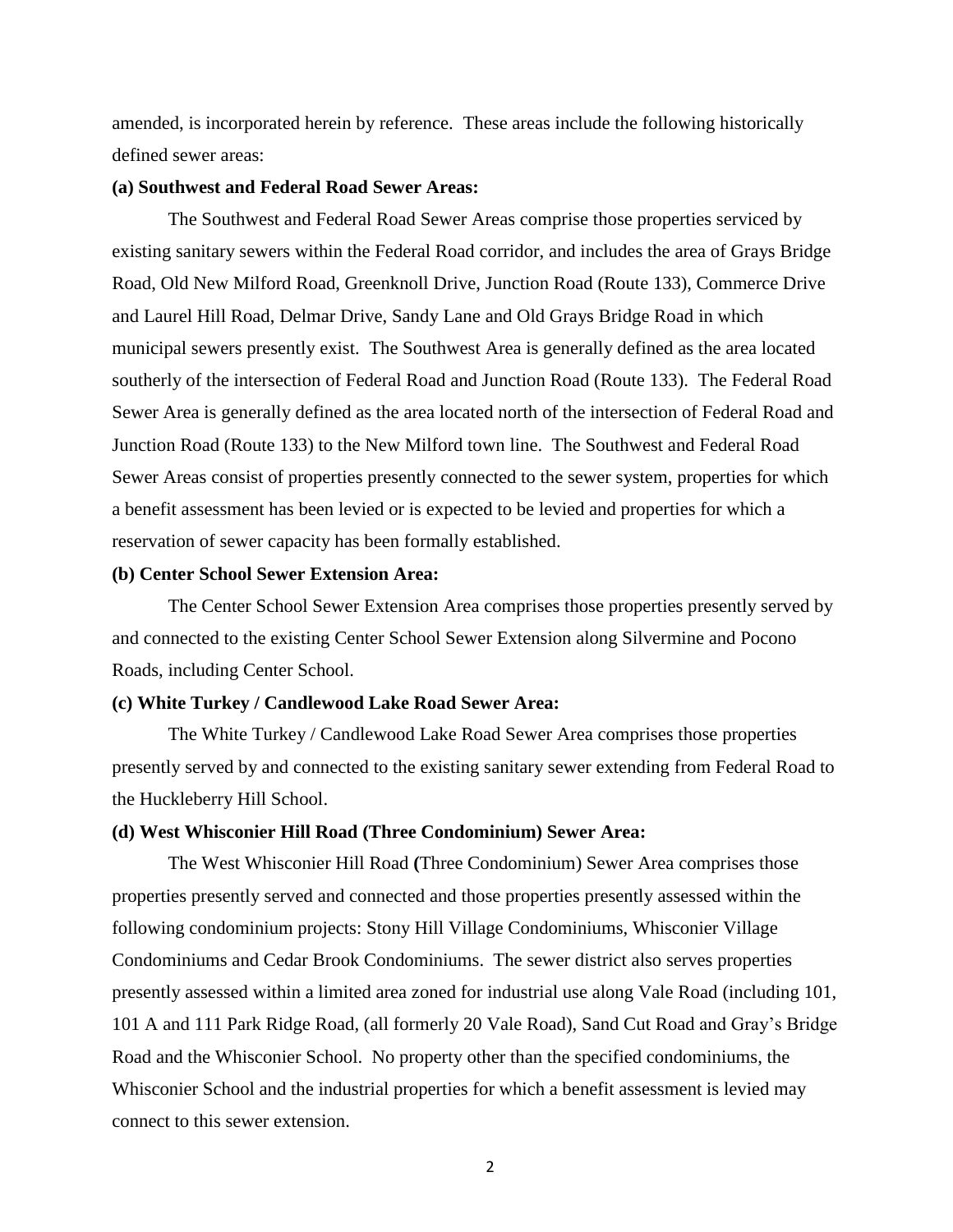#### **(e) Brookfield High School Sewer Area:**

The Brookfield High School Sewer Area is a sewer extension running to the Brookfield High School from the Center School Sewer Extension. This is a single use municipal sewer area to serve the Brookfield High School only. No property other than the Brookfield High School may be connected to this sewer extension.

The properties located within the foregoing sewer service areas are indicated on the aforesaid Sewer Service Area Map as follows:

(Green) "Connected to sewer"

(Orange) "Assessed but not connected"

(Blue) "Future Anticipated" Note: Two properties at the intersection of Federal Road and Junction Road that have been subject to a reservation of sewer capacity agreement are indicated as "Future Anticipated" on the Sewer Service Area Map.

#### **Areas where municipal sewerage facilities are planned:**

#### **(a) High Meadow / Ledgewood/ Newbury Crossing Sewer Area**

This is a proposed sewer area to be served by an extension from the Center School Sewer Extension to provide sewer service to the High Meadow, Ledgewood and Newbury Crossing condominium projects. The project has been fully designed and approved for construction with construction expected to be completed by 2015.

The properties located within the foregoing planned, future sewer service areas are indicated as follows on the aforesaid Sewer Service Area map:

(Purple) " Approved Extension

#### **(b) Central Sewer Corridor Expansion**

The 2001 Brookfield Plan of Conservation and Development contemplates expansion of the central sewer corridor to serve additional commercial and industrial properties outside of the Southwest and Federal Road Sewer Areas. The Authority reserves the exclusive discretion to manage existing treatment plant capacity and to determine when and how these areas might be served. The additional areas to be sewered as identified in the Plan of Conservation and Development are identified as follows:

(Light Blue) "Future anticipated areas"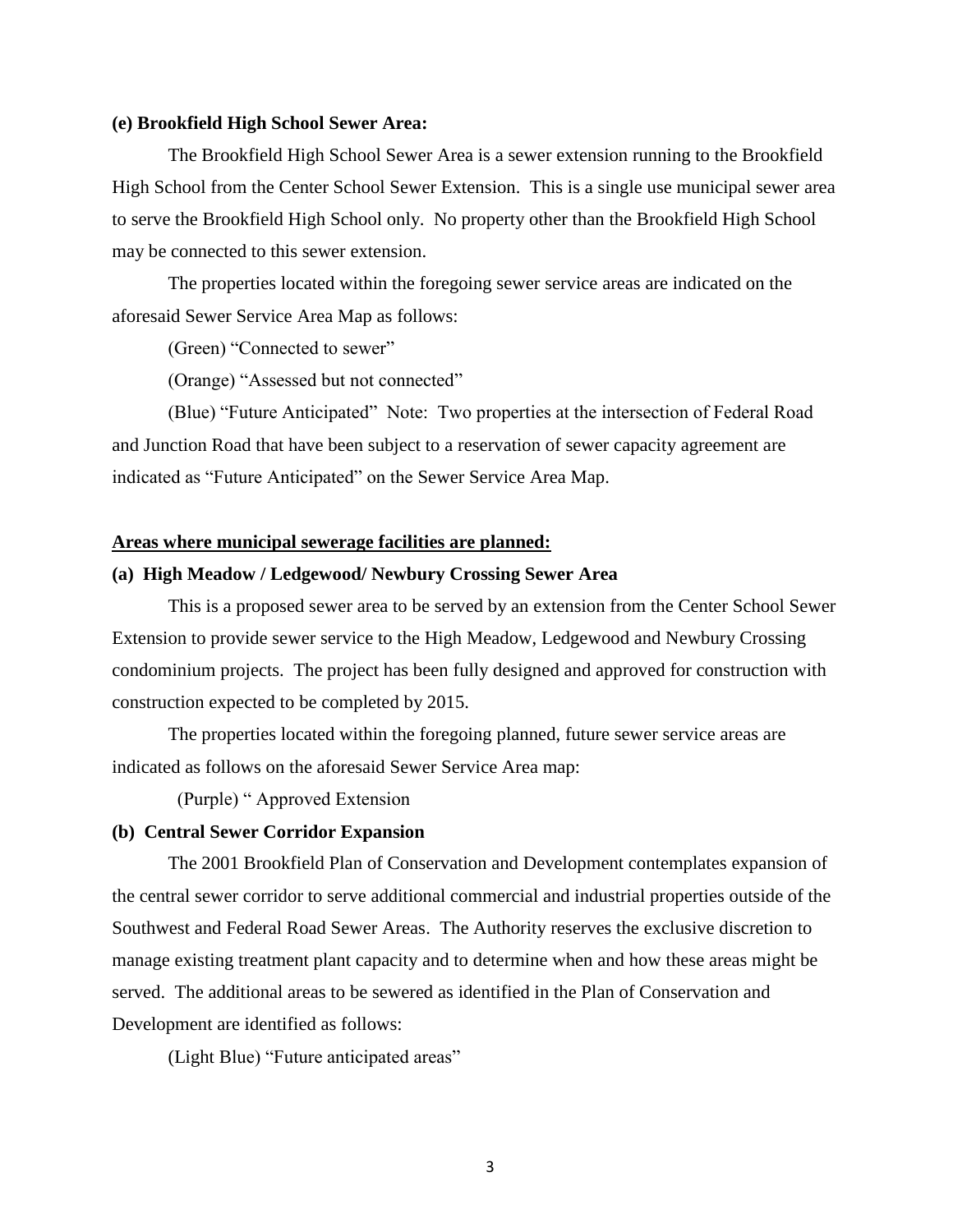#### **AREAS WHERE SEWERS ARE TO BE AVOIDED**

The Town of Brookfield presently has an InterLocal agreement with the City of Danbury allowing 500,000 gallons per day of wastewater discharge from Brookfield to be treated at the Danbury Wastewater Treatment Plant. An analysis of treatment capacity is the subject of an extensive study published June 2012.

As part of the long range sewer system plan, the Authority concludes that a policy of sewer avoidance is appropriate for all areas of Brookfield that are not served or to be served by existing or planned sewerage facilities. The only recognized exception to this sewer avoidance policy is when municipal sewers are the only reasonable means of remediating water pollution caused by multiple septic failures in a particular geographic area. With this limited exception, the Authority will not extend, nor permit the extension, of sewers to serve areas or properties outside of the existing or planned sewer service areas.

Given this policy of sewer avoidance, new development and construction beyond the limits of these sewer service areas shall not exceed the ability of the land on which it is located to adequately support proper on-site subsurface wastewater disposal. The Authority expects that appropriate municipal agencies, including but not limited to the Planning Commission, Zoning Commission, and Building and Health Departments, will effect policies to assure the long term adequacy of on-site disposal, including the monitoring of disposal systems, the identification of malfunctioning systems and the requirement for effective on- site repairs. Deviation from this sewer avoidance policy shall be entertained only in cases where municipal sewer construction is the only reasonable means to mitigate an existing or threatened pollution problem.

The properties that are subject to this sewer avoidance policy are indicated as follows on the aforesaid Sewer Service Area map:

(White) – "Sewer avoidance areas"

#### **FAILURE ONLY SEWER CONNECTIONS**

It is the intention of the Authority that no properties other than those included in a designated and defined Sewer Service Area shall be allowed to connect to the municipal sewerage system, regardless of the proximity of that property to a municipal sewer. Nonetheless, the Authority may approve the connection to a municipal sewerage system of one or more lots located outside of the boundaries of a Sewer Service Area pursuant to Section 1.2(c) of the Sewer Use Rules and Regulations if all of the following criteria have been met: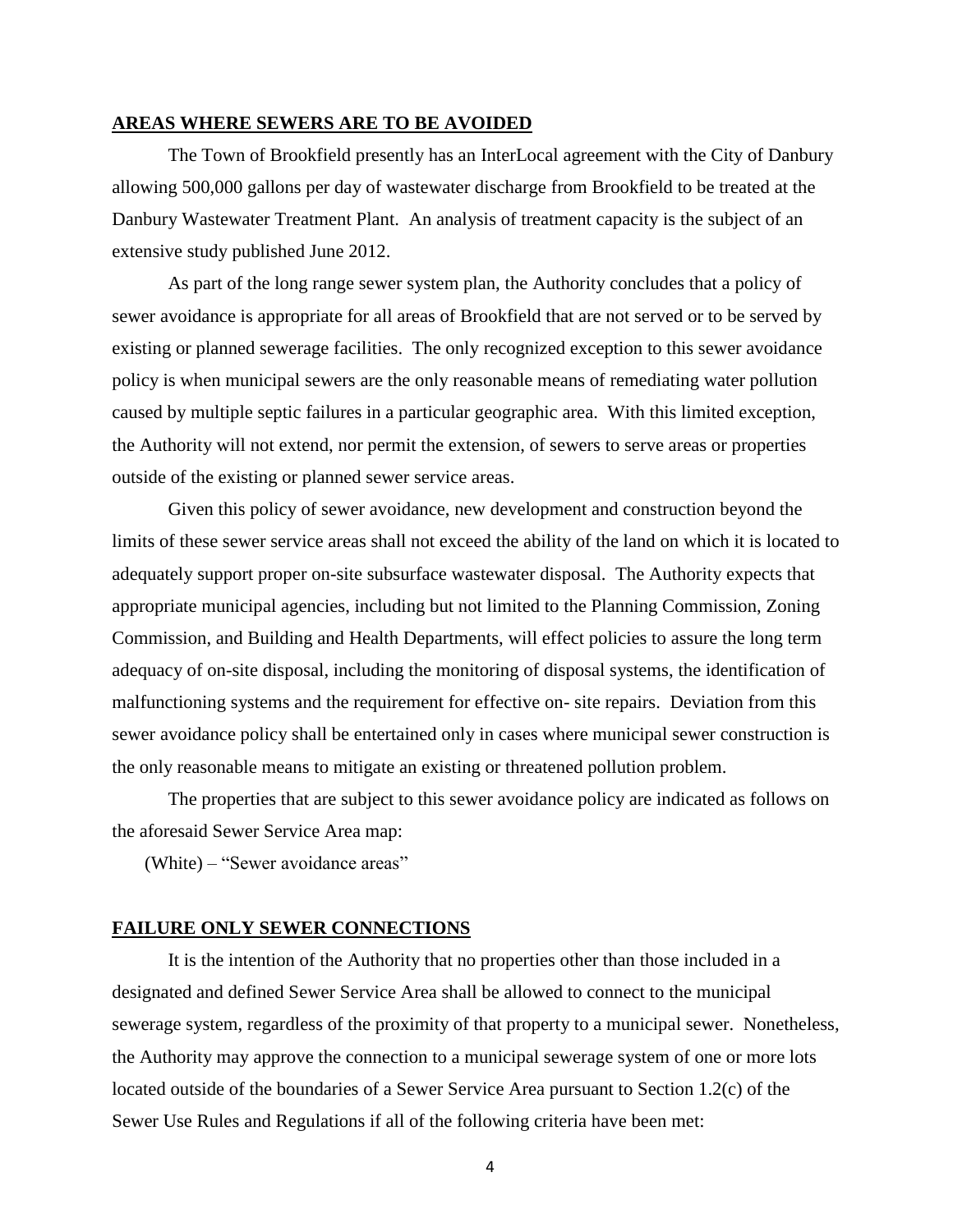1. The connection of such lot to the sewerage system must be necessary to remedy the failure of a subsurface sewage disposal system or to prevent the unreasonable pollution of groundwater by the operation of an existing subsurface sewage disposal system on the lot;

2. The Authority must be provided with written certifications by a professional engineer properly licensed within the State of Connecticut and by the Town Sanitarian or Health Officer, or a Town consultant having equivalent qualifications, that it is not feasible to repair or replace the failed septic system on-site, or to make such on-site corrections as would be sufficient to prevent the continued unreasonable pollution of groundwater as a result of the operation of the system;

3. The subsurface sewage disposal system at issue must either have been (i) in existence on November 15, 2000, or (ii) constructed after the date of adoption of these Regulations in accordance with the requirements of the then existing Public Health Code ;

4. The Authority must determine that there is sufficient capacity available in the sewerage system to accommodate the additional wastewater flows; and

5. The entire costs of the connection, including the cost of any sewer extension, shall be paid by the lot owner.

The properties that may be permitted a sewer connection on a "failure only" basis are indicated as follows on the aforesaid Sewer Service Area Map:

(Yellow) "Failure only connection"

#### **AREAS WHERE EXISTING AND POTENTIAL SEPTIC SYSTEM FAILURES EXIST**:

The Authority considers several areas of Town to be "potential remediation areas". These are designated on the aforesaid Sewer Service Area map as:

(Red) - "Areas of Concern"

The Authority anticipates that municipal sewer service may eventually be extended to serve these areas. The Authority, presently, has no schedule for design or construction of sewers to serve these areas and expects that action will not be taken until such time as funding and need coincide. The Authority recognizes that long term needs may require localized treatment of wastewater by "community sewerage systems" or by extension of collector sewers to serve these areas. The Authority will be sensitive to sewer extension proposals submitted by the private sector when such proposals serve the public interest by providing for the extension of limited sized sewers to remediate problems in these remote areas.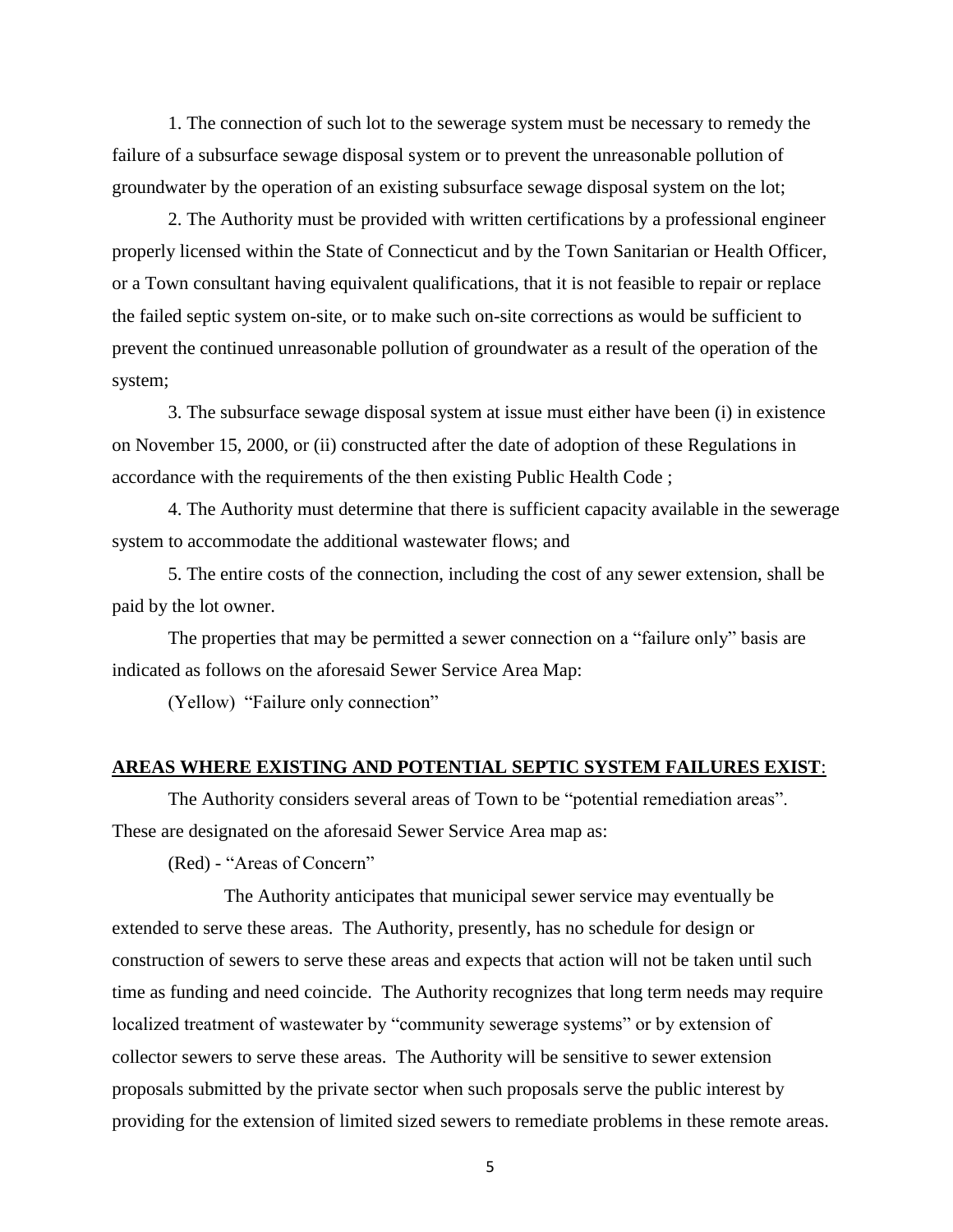#### **COMMUNITY SEWERAGE SYSTEMS**

Community sewerage systems (as defined in Section 7-245 of the Connecticut General Statutes) shall not be used as a device to extend sewer service for new construction beyond the limits of the existing sewer districts. Unless necessary to abate or mitigate an existing or imminent pollution problem, no community sewerage system involving package treatment plants, subsurface septic systems or subsurface leaching systems shall be permitted in the Town of Brookfield.

It is recognized that several historical existing, privately owned community sewerage systems having subsurface septic systems or subsurface leaching systems currently exist. These include High Meadow Condominiums, Ledgewood Condominiums and Newbury Crossing Condominiums, Lake Lillinoah Condominiums, Brookfield Hills Condominiums, Woodcreek Village Condominiums and Orchard Place Condominiums. None of these community sewerage systems were approved by the Brookfield Water Pollution Control Authority and none are subject to a management agreement with the WPCA to ensure effective operation, management, maintenance or replacement.

High Meadow Condominiums, Ledgewood Condominiums and Newbury Crossing Condominiums are located in the High Meadow / Ledgewood/ Newbury Crossing Sewer Area. Although sewer service will be provided to these condominiums once the current construction project is completed to allow discontinuance of portions of their community sewerage systems, each condominium will continue to maintain a community sewerage system consisting of gravity sewers as necessary to convey condominium sewage to the municipal system.

Other privately owned community sewerage systems that are presently connected to the municipal sewer system serve Cedarbrook Condominiums, Sandy Lane Village Condominiums, Stony Hill Village Condominiums, Whisconier Village Condominiums, Rollingwood Village Condominiums and Newbury Village Condominiums.

The Authority has approved privately owned community sewerage systems at the proposed Riverview Affordable Housing Condominiums and at Oak Meadow Affordable Housing Condominiums.

The properties that are served by community sewerage systems are indicated as follows on the aforesaid Sewer Service Area map:

(Black Stripes) "Community Sewerage System"

6